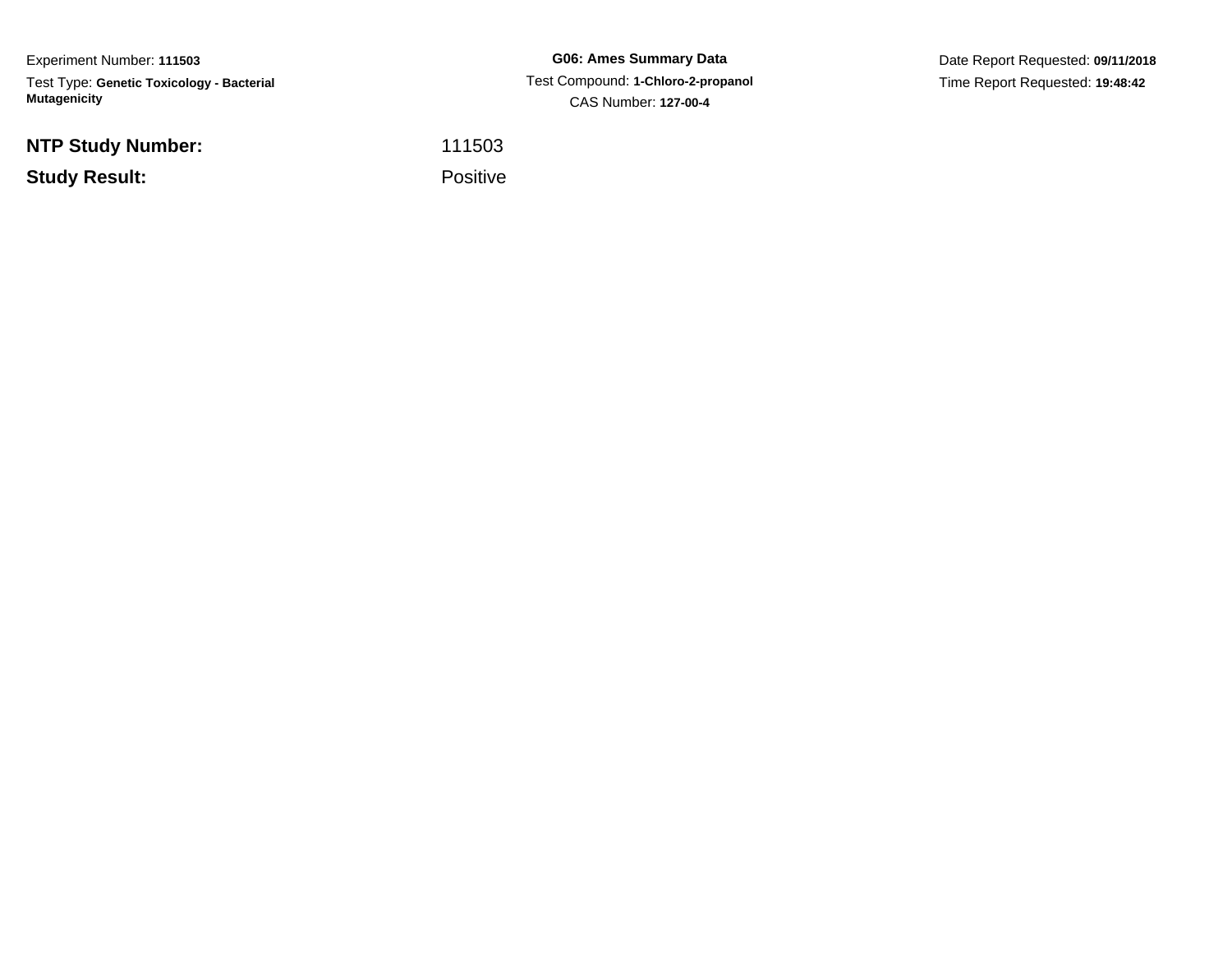# Test Type: **Genetic Toxicology - Bacterial Mutagenicity**

# **G06: Ames Summary Data** Test Compound: **1-Chloro-2-propanol**CAS Number: **127-00-4**

| Strain: TA100                 |                   |                   |                        |                        |                     |
|-------------------------------|-------------------|-------------------|------------------------|------------------------|---------------------|
| Dose (ug/Plate)               | <b>Without S9</b> | <b>Without S9</b> | <b>With 10% Rat S9</b> | <b>With 10% Rat S9</b> | With 10% Hamster S9 |
| Vehicle Control <sup>1</sup>  | $119 \pm 3.8$     | $120 \pm 4.4$     | $133 \pm 4.8$          | $136 \pm 4.9$          | $129 \pm 3.8$       |
| 100.0                         | $120 \pm 7.8$     |                   | $131 \pm 3.2$          |                        | $144 \pm 10.1$      |
| 333.0                         | $117 \pm 4.7$     | $147 \pm 7.1$     | $126 \pm 5.9$          | $146 \pm 7.8$          | $143 \pm 11.4$      |
| 1000.0                        | $116 \pm 3.5$     |                   | $136 \pm 3.1$          | $138 \pm 13.7$         | $142 \pm 2.4$       |
| 1666.0                        |                   | $153 \pm 4.3$     |                        |                        |                     |
| 3333.0                        | $144 \pm 21.7$    | $147 \pm 2.8$     | $162 \pm 13.0$         | $161 \pm 8.7$          | $133 \pm 4.4$       |
| 6666.0                        |                   | $160 \pm 6.0$     |                        | $200 \pm 5.2$          |                     |
| 10000.0                       | $188 \pm 4.9$     | $172 \pm 10.4$    | $197 \pm 7.4$          | $227 \pm 9.3$          | $151 \pm 2.3$       |
| <b>Trial Summary</b>          | Equivocal         | Equivocal         | Equivocal              | <b>Weakly Positive</b> | Negative            |
| Positive Control <sup>2</sup> |                   |                   | $326 \pm 7.6$          | $352 \pm 26.3$         | $790 \pm 67.8$      |
| Positive Control <sup>3</sup> | $229 \pm 34.4$    | $274 \pm 6.4$     |                        |                        |                     |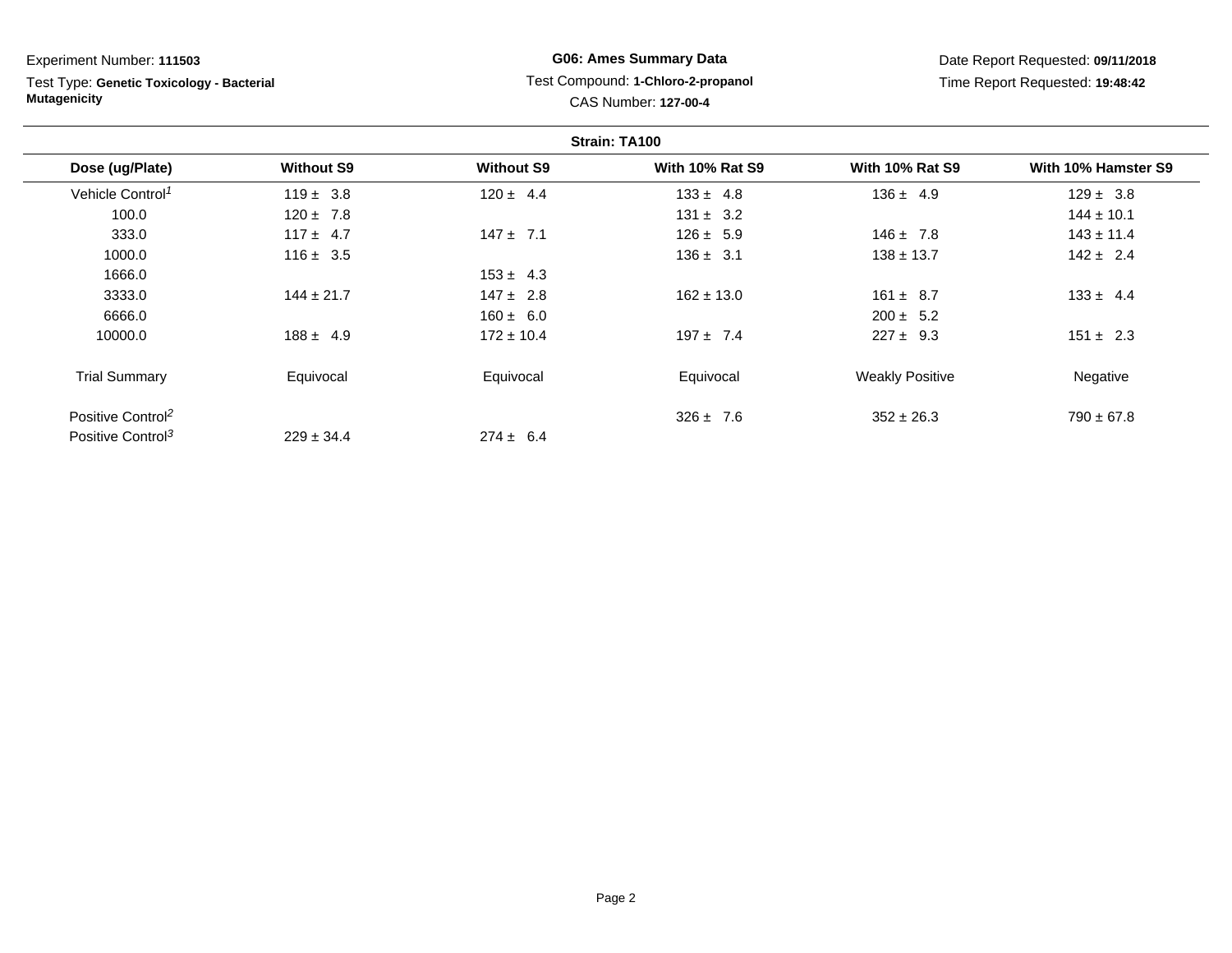Test Type: **Genetic Toxicology - Bacterial Mutagenicity**

**G06: Ames Summary Data** Test Compound: **1-Chloro-2-propanol**CAS Number: **127-00-4**

#### **Strain: TA100**

| Dose (ug/Plate)                                                | With 10% Hamster S9    |
|----------------------------------------------------------------|------------------------|
| Vehicle Control <sup>1</sup>                                   | $128 \pm 5.9$          |
| 100.0                                                          |                        |
| 333.0                                                          | $124 \pm 3.8$          |
| 1000.0                                                         | $129 \pm 6.2$          |
| 1666.0                                                         |                        |
| 3333.0                                                         | $158 \pm 4.7$          |
| 6666.0                                                         | $195 \pm 11.8$         |
| 10000.0                                                        | $201 \pm 11.7$         |
| <b>Trial Summary</b>                                           | <b>Weakly Positive</b> |
| Positive Control <sup>2</sup><br>Positive Control <sup>3</sup> | $718 \pm 68.9$         |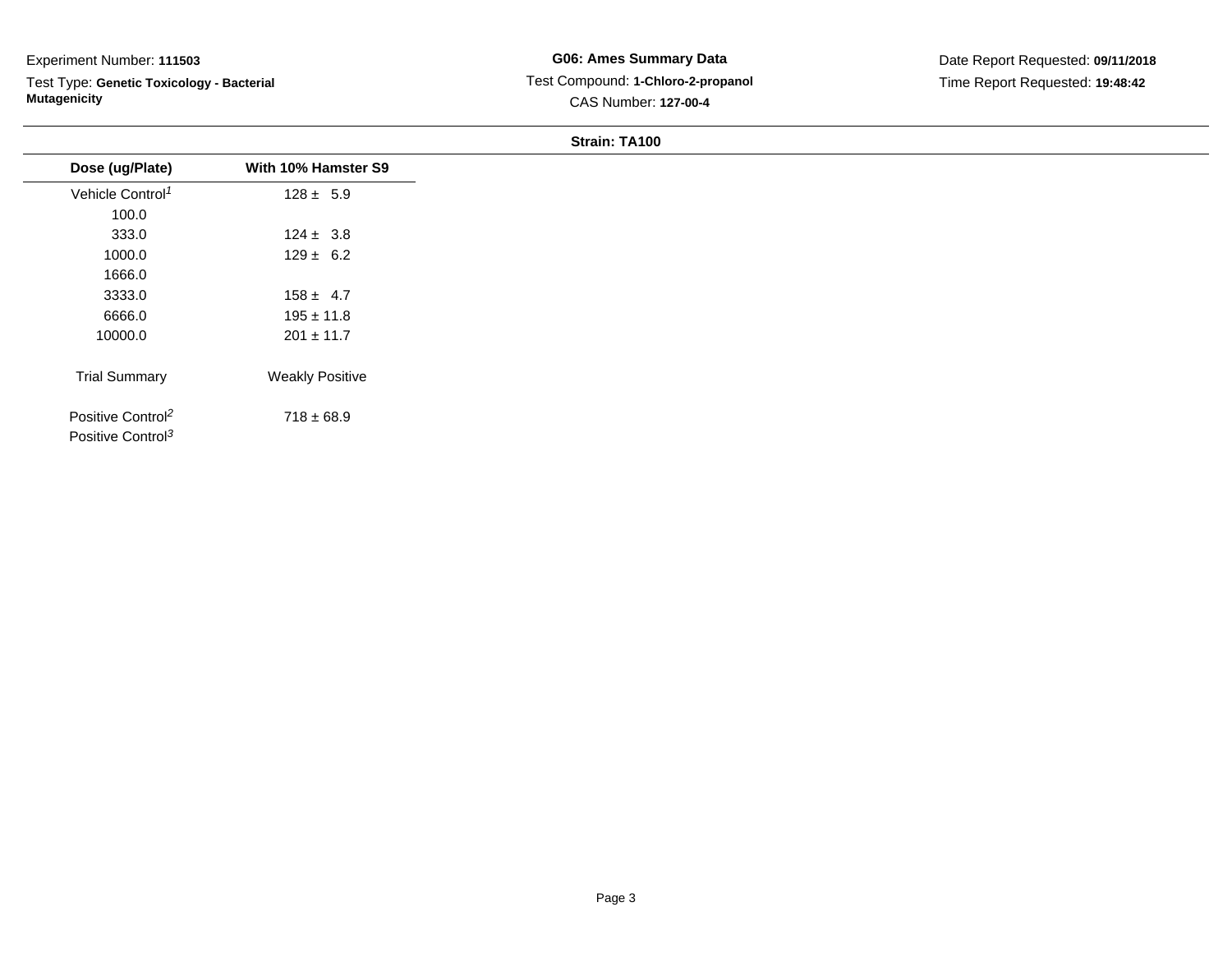Test Type: **Genetic Toxicology - Bacterial Mutagenicity**

# **G06: Ames Summary Data** Test Compound: **1-Chloro-2-propanol**CAS Number: **127-00-4**

| Strain: TA1535                |                   |                   |                        |                        |                     |
|-------------------------------|-------------------|-------------------|------------------------|------------------------|---------------------|
| Dose (ug/Plate)               | <b>Without S9</b> | <b>Without S9</b> | <b>With 10% Rat S9</b> | <b>With 10% Rat S9</b> | With 10% Hamster S9 |
| Vehicle Control <sup>1</sup>  | $14 \pm 2.3$      | $19 \pm 3.8$      | $8 \pm 2.0$            | $9 \pm 2.6$            | $9 \pm 2.3$         |
| 100.0                         | $21 \pm 5.2$      |                   | $11 \pm 1.5$           |                        | $12 \pm 1.7$        |
| 333.0                         | $17 \pm 2.3$      | $30 \pm 3.4$      | $7 \pm 0.9$            | $14 \pm 2.9$           | $7 \pm 2.8$         |
| 1000.0                        | $18 \pm 5.8$      |                   | $16 \pm 1.3$           | $22 \pm 2.2$           | $16 \pm 0.6$        |
| 1666.0                        |                   | $54 \pm 6.0$      |                        |                        |                     |
| 3333.0                        | $29 \pm 0.9$      | $69 \pm 6.3$      | $21 \pm 3.2$           | $60 \pm 6.2$           | $26 \pm 5.5$        |
| 6666.0                        |                   | $93 \pm 5.2$      |                        | $73 \pm 8.5$           |                     |
| 10000.0                       | $58 \pm 9.7$      | $122 \pm 4.6$     | $47 \pm 5.2$           | $112 \pm 9.0$          | $41 \pm 1.8$        |
| <b>Trial Summary</b>          | Positive          | Positive          | Positive               | Positive               | Positive            |
| Positive Control <sup>3</sup> | $134 \pm 10.7$    | $236 \pm 12.4$    |                        |                        |                     |
| Positive Control <sup>4</sup> |                   |                   | $152 \pm 4.3$          | $172 \pm 8.7$          | $161 \pm 9.0$       |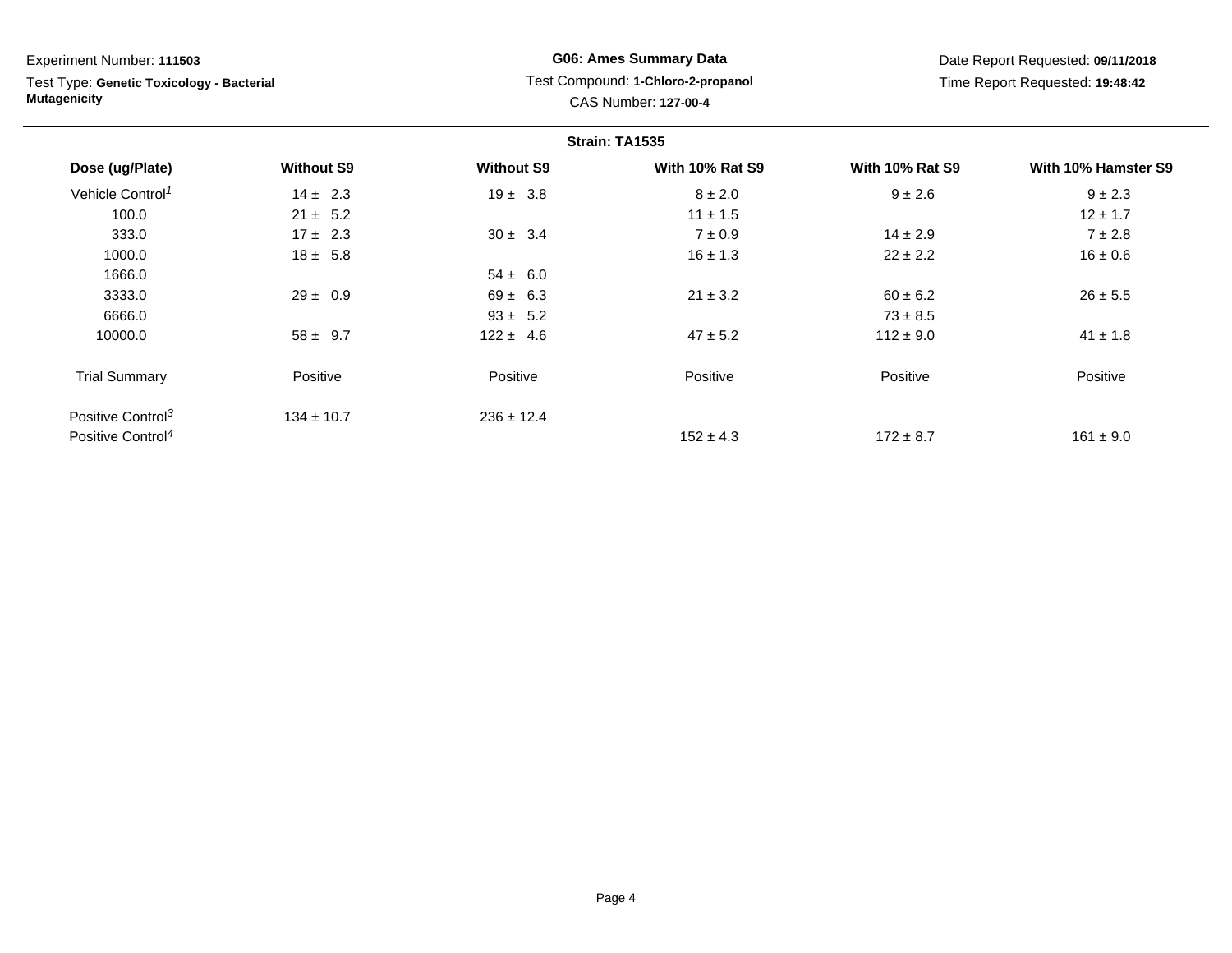Test Type: **Genetic Toxicology - Bacterial Mutagenicity**

#### **Strain: TA1535**

| Dose (ug/Plate)               | With 10% Hamster S9 |
|-------------------------------|---------------------|
| Vehicle Control <sup>1</sup>  | $10 \pm 2.7$        |
| 100.0                         |                     |
| 333.0                         | $12 \pm 1.8$        |
| 1000.0                        | $21 \pm 1.5$        |
| 1666.0                        |                     |
| 3333.0                        | $37 \pm 4.4$        |
| 6666.0                        | $78 \pm 2.2$        |
| 10000.0                       | $108 \pm 4.2$       |
|                               |                     |
| <b>Trial Summary</b>          | Positive            |
| Positive Control <sup>3</sup> |                     |
| Positive Control <sup>4</sup> | $216 \pm 9.7$       |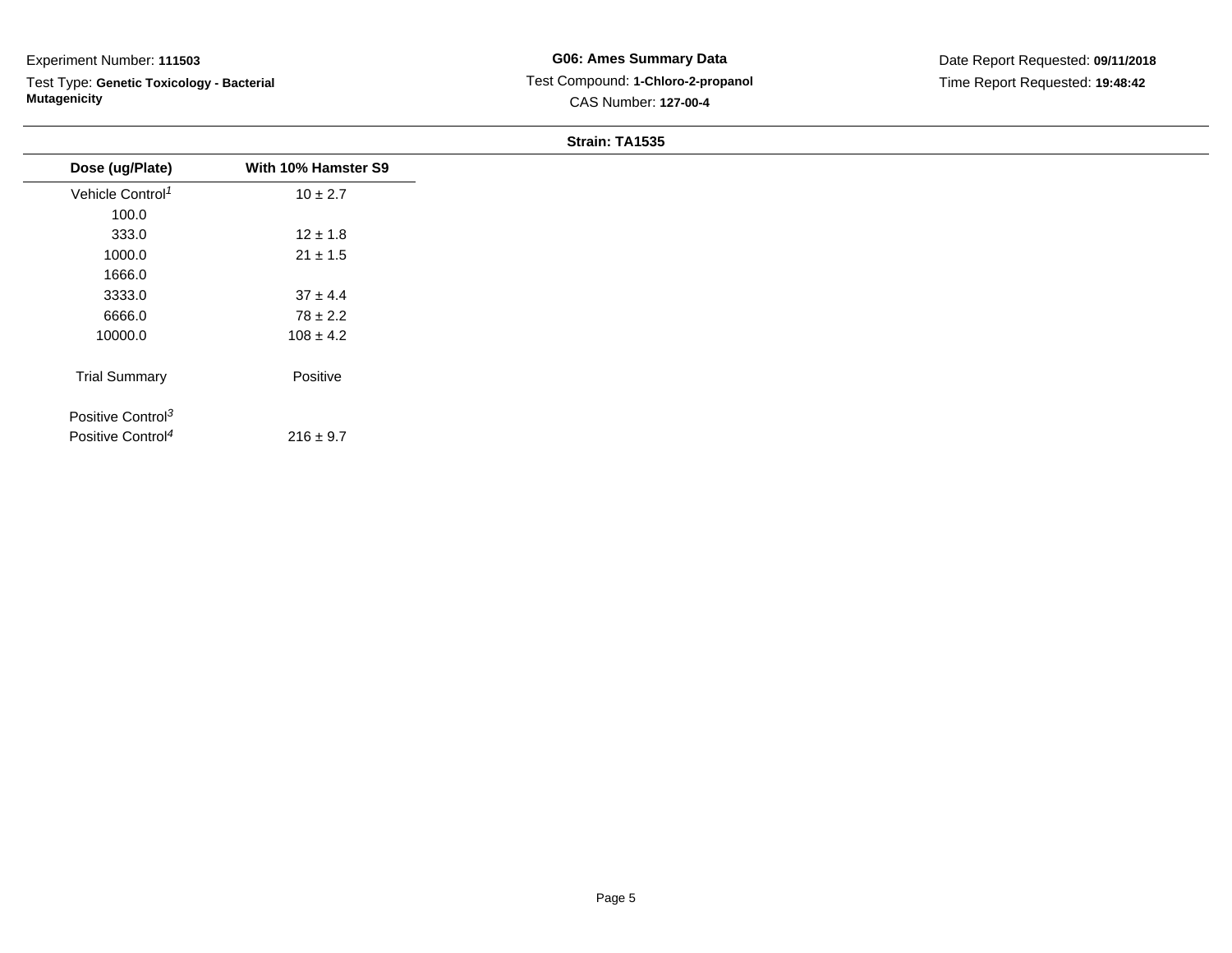Test Type: **Genetic Toxicology - Bacterial Mutagenicity**

# **G06: Ames Summary Data** Test Compound: **1-Chloro-2-propanol**CAS Number: **127-00-4**

| Strain: TA1537                |                   |                        |                     |  |
|-------------------------------|-------------------|------------------------|---------------------|--|
| Dose (ug/Plate)               | <b>Without S9</b> | <b>With 10% Rat S9</b> | With 10% Hamster S9 |  |
| Vehicle Control <sup>1</sup>  | $5 \pm 1.2$       | $4 \pm 1.0$            | $7 \pm 1.2$         |  |
| 100.0                         | $5 \pm 0.6$       | $6 \pm 0.7$            | $4 \pm 0.9$         |  |
| 333.0                         | $5 \pm 1.5$       | $5 \pm 0.9$            | $4 \pm 0.9$         |  |
| 1000.0                        | $6 \pm 1.3$       | $6 \pm 1.7$            | $3 \pm 0.9$         |  |
| 3333.0                        | $7 \pm 2.6$       | $5 \pm 0.3$            | $5 \pm 0.6$         |  |
| 10000.0                       | $5 \pm 0.7$       | $3 \pm 0.3$            | $3 \pm 1.2$         |  |
| <b>Trial Summary</b>          | Negative          | Negative               | Negative            |  |
| Positive Control <sup>4</sup> |                   | $160 \pm 10.6$         | $253 \pm 40.8$      |  |
| Positive Control <sup>5</sup> | $143 \pm 13.3$    |                        |                     |  |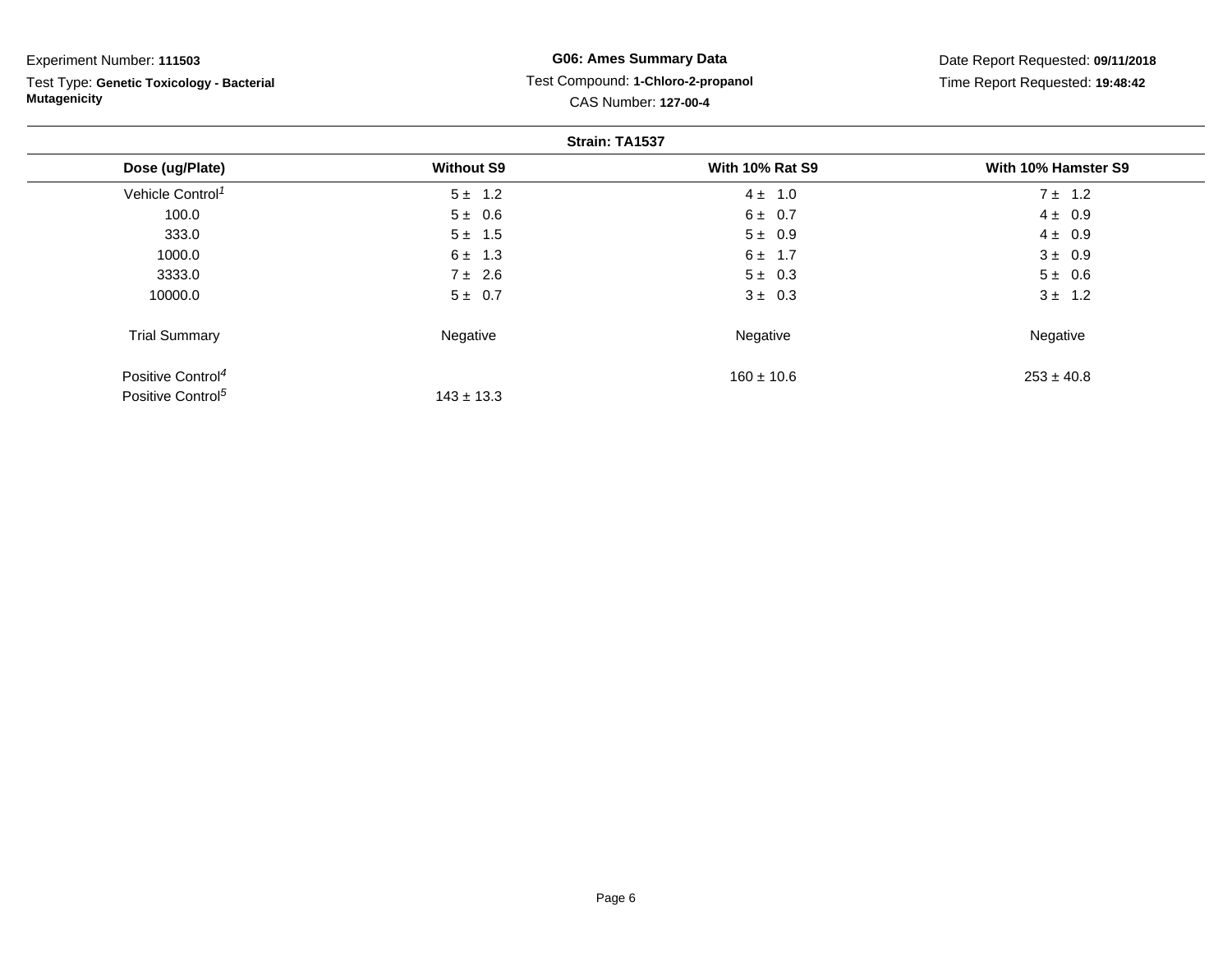Test Type: **Genetic Toxicology - Bacterial Mutagenicity**

# **G06: Ames Summary Data** Test Compound: **1-Chloro-2-propanol**CAS Number: **127-00-4**

| <b>Strain: TA98</b>           |                   |                        |                     |  |  |
|-------------------------------|-------------------|------------------------|---------------------|--|--|
| Dose (ug/Plate)               | <b>Without S9</b> | <b>With 10% Rat S9</b> | With 10% Hamster S9 |  |  |
| Vehicle Control <sup>1</sup>  | $17 \pm 2.4$      | $17 \pm 1.7$           | $25 \pm 3.0$        |  |  |
| 100.0                         | $15 \pm 3.5$      | $30 \pm 7.1$           | $33 \pm 4.8$        |  |  |
| 333.0                         | $16 \pm 1.2$      | $30 \pm 5.2$           | $24 \pm 3.8$        |  |  |
| 1000.0                        | $13 \pm 2.3$      | $31 \pm 3.2$           | $26 \pm 3.5$        |  |  |
| 3333.0                        | $20 \pm 2.7$      | $22 \pm 2.3$           | $19 \pm 1.2$        |  |  |
| 10000.0                       | $14 \pm 3.5$      | $25 \pm 2.2$           | $20 \pm 5.2$        |  |  |
| <b>Trial Summary</b>          | Negative          | Negative               | Negative            |  |  |
| Positive Control <sup>2</sup> |                   | $255 \pm 12.2$         | $620 \pm 90.5$      |  |  |
| Positive Control <sup>6</sup> | $913 \pm 42.2$    |                        |                     |  |  |